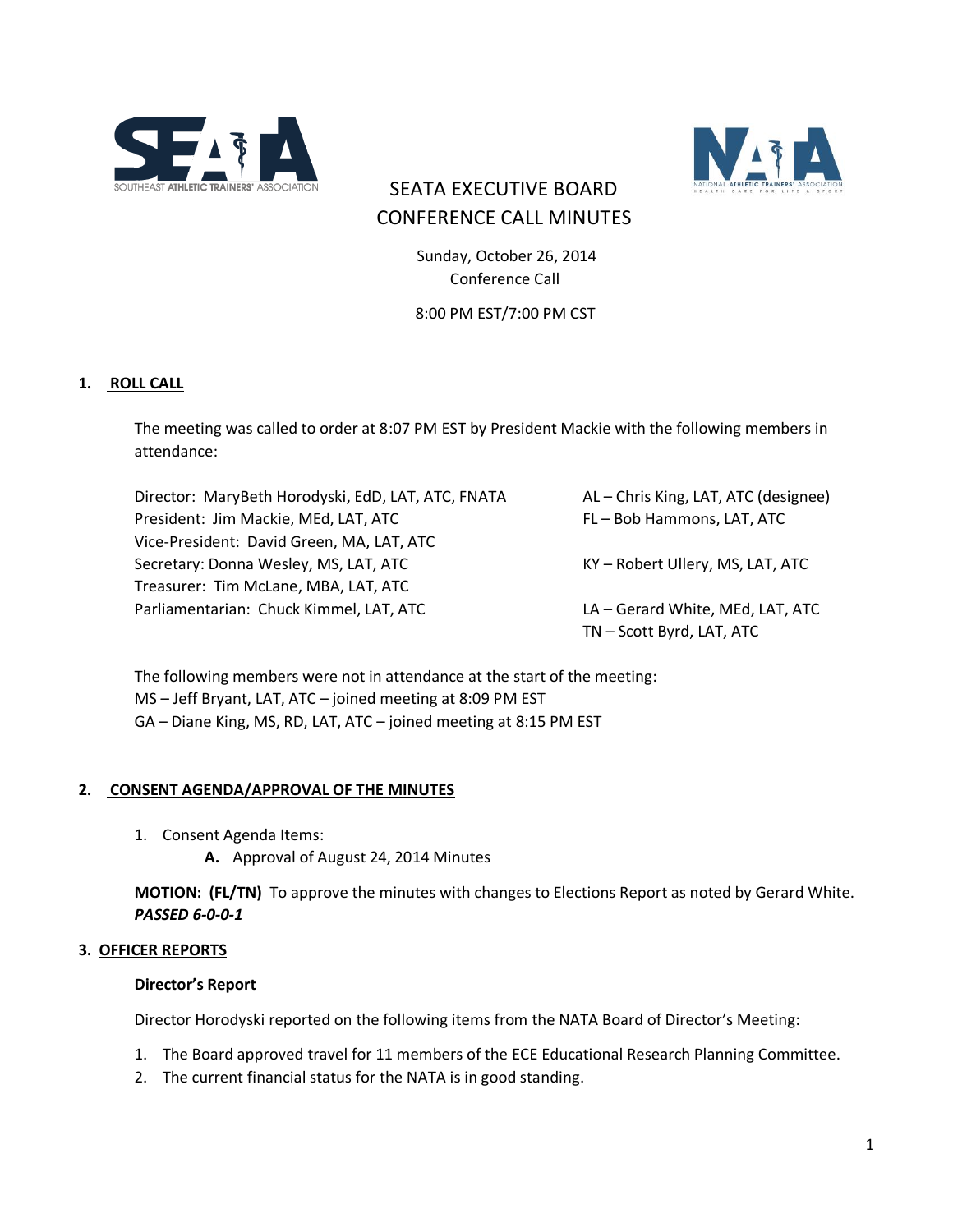- 3. The Board has approved \$500,000 in Legislative Grants for the states; currently 17 states have active legislative efforts to improve and promote the profession.
- 4. The Board approved expanding the number of pages of the *Athletic* Tr*aining Education Journal* (ATEJ).
- 5. The Board approved the transition of the *Journal of Athletic Training* (JAT) to all electronic format and is currently working on an app for the *JAT*.
- 6. The NATA/NFL project to place ATs in secondary schools is progressing.
- 7. The NATA responded appropriately to the CMS/DME proposal with a well thought out and planned response. There was a logistical reason as to why the specific letter and contents were not shared with the membership.
- 8. Athletic Trainers are encouraged to continue to communicate with EMS regarding protocols prior to competitions and to discuss the set standard from the Inter-Association Task Force.
- 9. NATA is working on project to upgrade website.
- 10. CAATE successfully passed their CHEA accreditation.

# **President's Report**

1. President Mackie thanked those involved in the various on-going projects and committee efforts.

#### **Vice-President's Report**

- 1. Vice-President Green gave a brief report on the CSMM planning committee. Currently Brady Tripp and Shelley Linens have 15 confirmed CEUs plus some other possibilities, and Aaron Sciascia will be submitting 4 hours Evidence Based Practice (EBP) for the meeting as well as the possibility of an additional three hours on Sunday. We should be finding out early to mid December about the number of approved EBP hours.
- 2. There was some discussion about the reimbursement of expenses for the invited guests (5-6 members – Leroy Mullins, Bill McDonald, Russ Miller, Bobby Barton, and Ken Murray.
- 3. Rich is continuing to work with our sponsors and Powerade is looking to rejoin as a Corporate Partner.
- 4. Vice-President Green reported on the Members Meeting Survey results. He was disheartened with the numbers of survey respondents (125 – less than 4%). Consensus is to keep the meeting in Atlanta with Memphis, Lexington, and New Orleans as other suggested options. Survey results will be passed along to Brady, Shelley, and Sandra.
- 5. Asked State Presidents to continue to nominate members for the SEATA Hall of Fame and other SEATA Awards. Bob Nevil, HOF Awards Chair, states that we currently have only one nominee.
- 6. There was a discussion about activities and ways to celebrate the  $40<sup>th</sup>$  anniversary of the meeting. Diane King (GA) will investigate the possibility of a function or visit to the new NCAA Football Museum; there would be some logistical issues with transportation to an outside venue.
- 7. There was also a brief discussion about changing the business meeting format with more emphasis on Awards Luncheon and meeting before or as part of the Gatorade presentation.

# **Secretary's Report**

- 1. Membership renewal for 2015 has started; about 5% of members have already renewed.
- 2. Renewal options include installment plans and opportunity to pre-pay for Convention registration.
- 3. Currently SEATA has 5,365 Active Members and 2,464 Non-Members. State numbers were reviewed and membership rosters will be sent out to Presidents and Secretaries on Nov. 1.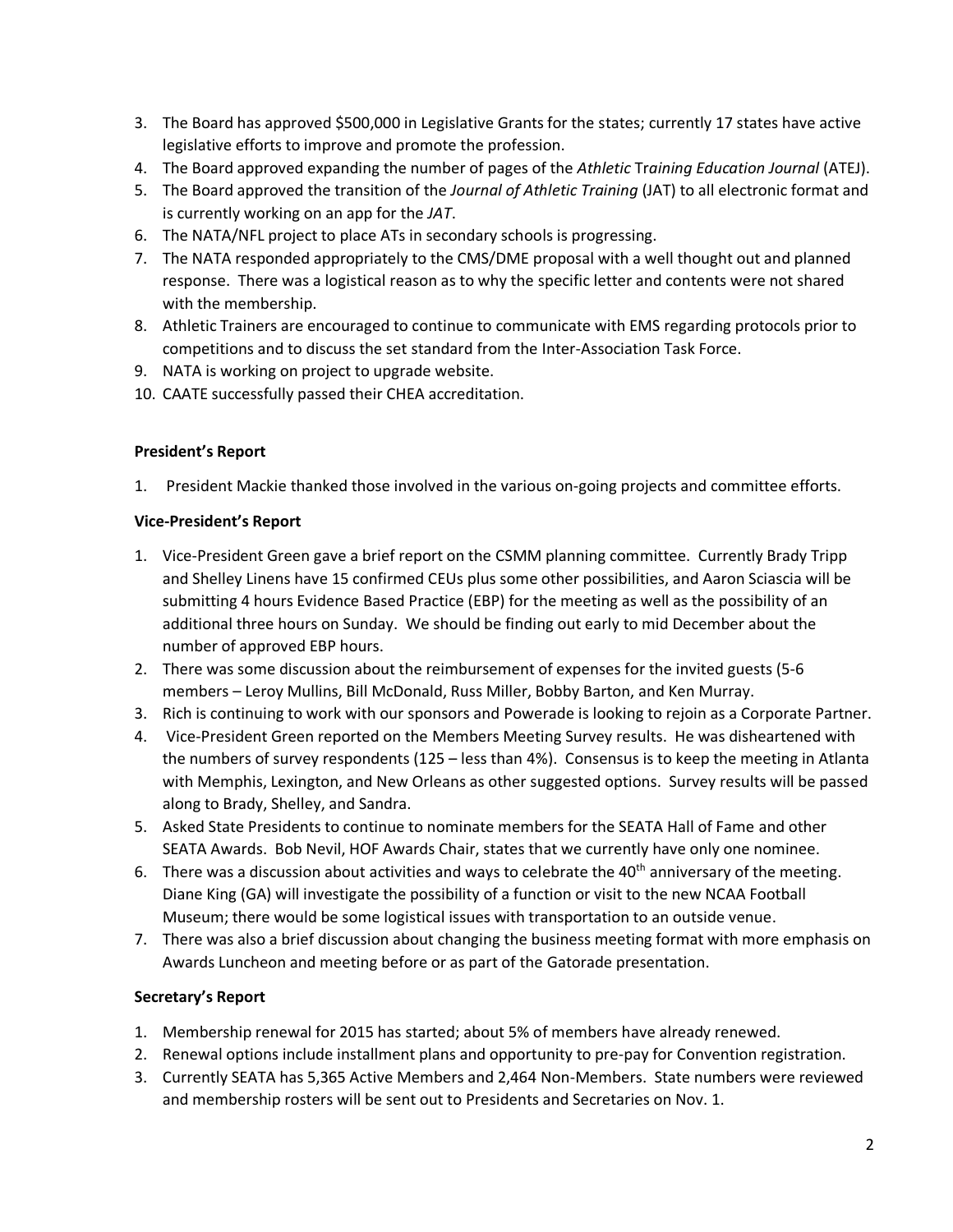- 4. The DST is currently developing some Best Practices for Secretaries and Treasurers and more information will be provided to state officers on some of these topics. Secretary Wesley encouraged State Presidents to have their State Secretaries attend the meeting in March as she would like to have a face to face meeting about membership issues and best practices.
- 5. State Presidents are asked to provide Secretary Wesley and Director Horodyski with upcoming State Meeting dates and locations for inclusion on website.
- 6. Currently Kentucky is the only state that has provided information for the next SEATA Newsletter. Any material for inclusion needs to be to Secretary Wesley by Tuesday, Oct. 28.
- 7. States and Committees that are wishing to use GoToMeeting for Conference Calls need to request specific dates and time to Secretary Wesley at least 2 weeks in advance.
- 8. The Policy & Procedures (P&P) and Governance Committees are continuing to work on updates. Board Liaisons are asked to have the Committee Chair review the appropriate portion of Section V and VI for any needed corrections in the P&P. Please give the needed changes to Secretary Wesley by the end of November.
- 9. The Board was asked to develop a list of content for the new website that should be designated as "Members-Only" access.

# **Treasurer's Report**

- 1. The Investment account did record about a 1% loss last quarter, and that has since been redistributed to help adjust accordingly.
- 2. The next NATA payment and checks to the states should be around November 20.
- 3. SEATA WildApricot website has gone live for registration for ATSS, Quiz Bowl and Abstract submission.
- 4. The SEATA checking account currently has a balance of \$305.971.37 and the SEATA Investment account has a balance of \$317,211.94.
- 5. There was some discussion about banking issues related to PayPal and Elavon due to the Wells Fargo and Wachovia buyout. There will be further review of this and we may look at changing this in January.
- 6. We will be adding American Express as a payment option for meeting registration.

# **4. UNFINISHED BUSINESS**

1. President White (LA) reported on the Election Results. There were 75 valid votes cast with Jim Mackie being re-elected as President, Tim McLane being re-elected as Treasurer, and the By-Laws Proposal passing with 93% approval.

2. The Board was presented with the five (5) new SEATA logo options. There was a brief discussion about the removal of the states outline. The question was raised about the vote on the logo being presented only to the Board and why the members were not allowed to vote. There was discussion about the lessons learned from the previous NATA logo vote and the ability of the Presidents to ask for feedback from their member prior to the vote. There was never a discussion or vote on the previous SEATA logo.

**MOTION:** (MS/FL) To approve Option #1 as the new official SEATA logo. *PASSED 7-0-0-0*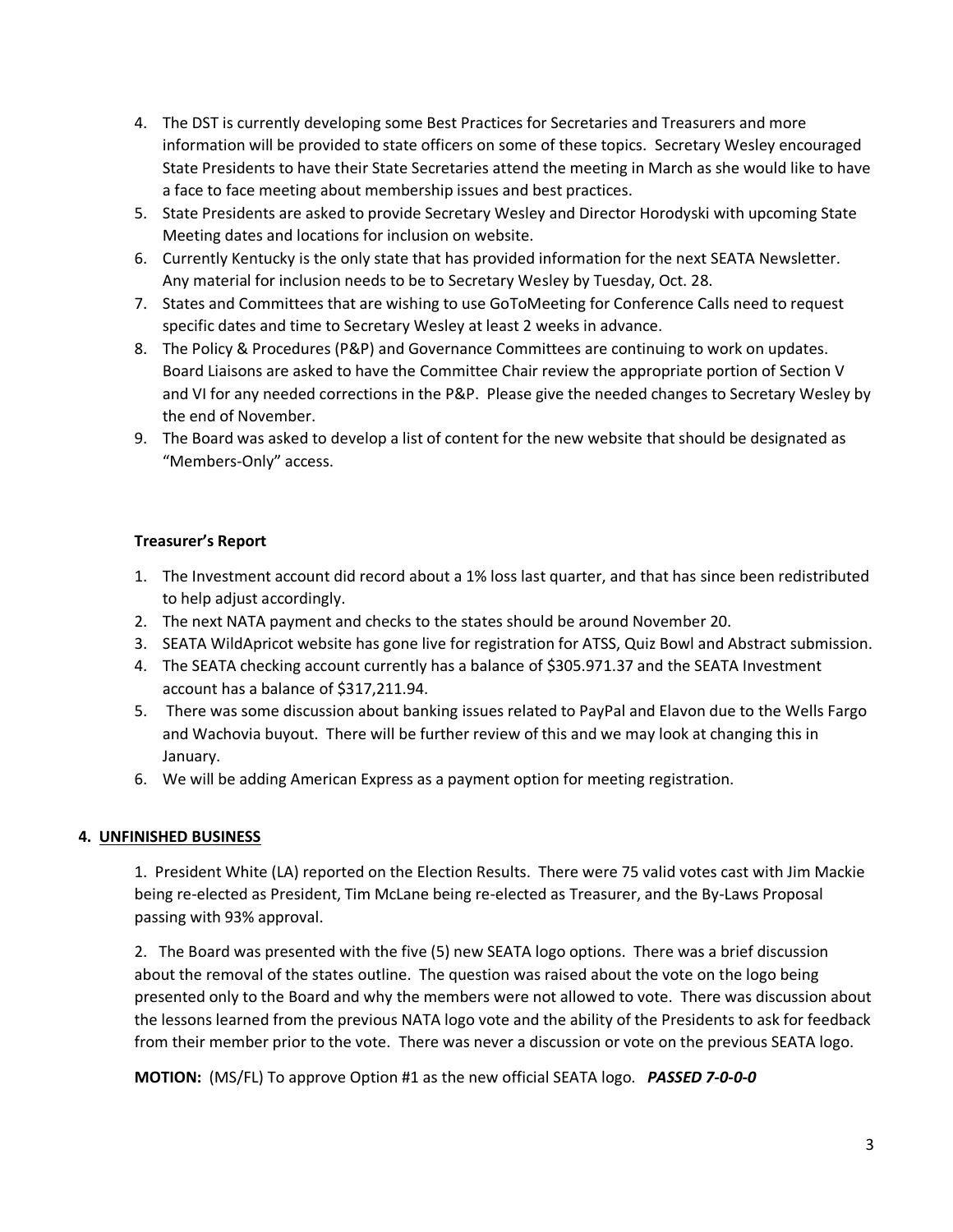

President Hammons (FL) will be in charge of getting the logo files to Secretary Wesley in the various formats. Secretary Wesley will be in charge of distribution of the logo to the necessary parties.

3. President King (GA) reported on the Strategic Plan. The Survey Summary was sent out to the Board prior to this meeting. There were over 500 respondents that were a cross-section of our members. The difficulty came with analyzing the contents. The top responses are addressed in the Summary. There is a lack of information from other Districts about Strategic Planning; thus far, there are 6 Districts that do not have a Strategic Plan. Over the next 2 months President King would like to involve more people in this process of reviewing and developing a plan to address the identified concerns. There is an obvious need to work on communication with the members about what is available and currently being done. March 2015 is the timeline to have information presented to the membership, but there is significant work that needs to be done prior.

President White (LA) acknowledged that many of the identified concerns are also a problem at the state level and the opportunity to include future state leaders and those outside leadership can offer new insight. President King reiterated the need for a diverse group of Athletic Trainers to include in this process.

4. The Board reviewed the proposal from the SEATA Research & Education Committee on the purchase of tech equipment for the use during educational meetings. There was some discussion about logistics of storage and transport between meetings and the conclusion was reached that the Treasurer would be responsible for storage and transport to the meeting sites and/or making other arrangements.

**MOTION: (TM/MBH)** To approve the purchase of 4 laptop computers, projectors, necessary cords and accessories, transport and storage equipment, Microsoft Office subscription, other necessary software, and routine maintenance items. *PASSED 6-1-0-0 (FL)*

# **5. NEW BUSINESS**

1. The Board reviewed a proposal from Director Horodyski in regards to SEATA providing funding for schools within our District to apply for the NATA's Safe Sports School Award. The Board designated the SEATA Secondary School Athletic Trainer Committee to develop the application process and submit candidates to the Board for approval. The Board discussed the funding amount in terms of how many